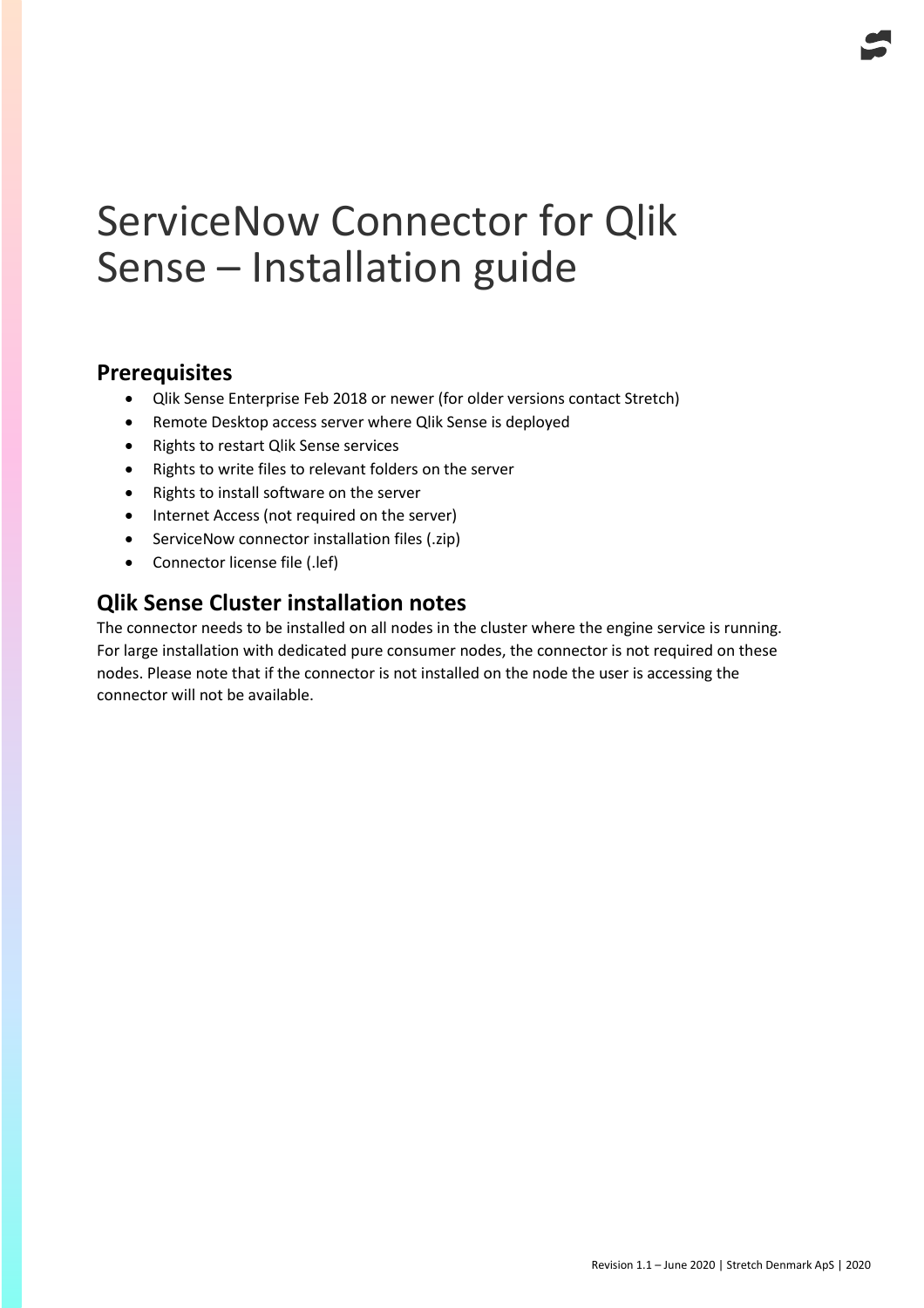## **Installation procedure**

1. Extract files from the .zip file



#### Content of zip-file

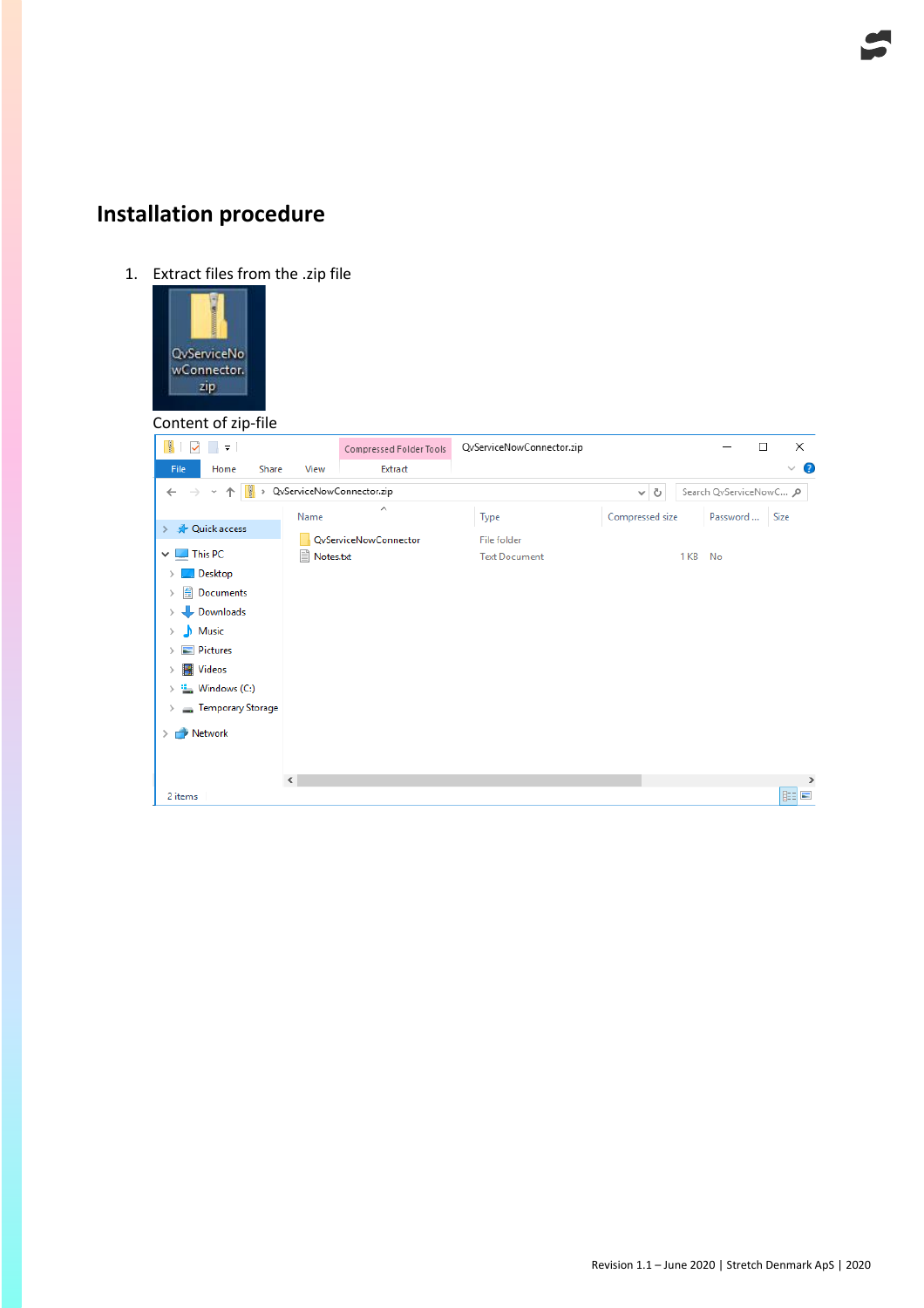2. Copy content from .zip file to customer data folder in Qlik. Location: "C:\Program Files\Common Files\Qlik\Custom Data"

| Custom Data<br>$\overline{\phantom{a}}$               |                                      |                  |             |                    | $\times$<br>П       |
|-------------------------------------------------------|--------------------------------------|------------------|-------------|--------------------|---------------------|
| File<br>Home<br>Share                                 | View                                 |                  |             |                    | B<br>$\checkmark$   |
| « Program Files > Common Files > Qlik > Custom Data > |                                      |                  |             | Search Custom Data | مر                  |
| <b>Duick access</b>                                   | ᄉ<br>Name                            | Date modified    | <b>Type</b> | Size               |                     |
|                                                       | QvBigQueryConnector                  | 21-10-2019 11:05 | File folder |                    |                     |
| $\blacksquare$ This PC                                | <b>OvDataMarketConnector</b>         | 01-04-2020 14:06 | File folder |                    |                     |
| Desktop                                               | OvEssbaseConnector                   | 01-04-2020 14:06 | File folder |                    |                     |
| 曽<br><b>Documents</b>                                 | QvOdbcConnectorPackage               | 01-04-2020 14:06 | File folder |                    |                     |
| Downloads                                             | <b>OvRestConnector</b>               | 01-04-2020 14:07 | File folder |                    |                     |
| Music<br>J)                                           | <b>OvSalesforceConnector</b>         | 01-04-2020 14:07 | File folder |                    |                     |
|                                                       | <b>OvSAPBAPIConnector</b>            | 24-02-2019 12:29 | File folder |                    |                     |
| <b>Pictures</b>                                       | <b>QvSAPBExConnector</b>             | 24-02-2019 12:29 | File folder |                    |                     |
| R<br>Videos                                           | <b>OvSAPExtractorConnector</b>       | 24-02-2019 12:29 | File folder |                    |                     |
| $\frac{12}{12}$ Windows (C:)                          | <b>OvSAPInfoProviderConnector</b>    | 24-02-2019 12:29 | File folder |                    |                     |
| <b>Temporary Storage</b><br>$=$                       | QvSAPSqlConnector                    | 24-02-2019 12:29 | File folder |                    |                     |
| Network                                               | <b>OvServiceNowConnector</b>         | 09-06-2020 13:40 | File folder |                    |                     |
|                                                       | OvSSASConnector                      | 01-05-2020 11:51 | File folder |                    |                     |
|                                                       | QvWebStorageProviderConnectorPackage | 01-04-2020 14:07 | File folder |                    |                     |
|                                                       |                                      |                  |             |                    |                     |
| 14 items<br>1 item selected                           |                                      |                  |             |                    | 胆<br>$\blacksquare$ |

#### 3. Copy License.lef to the QvServiceNowConnector folder

| $\overline{\phantom{a}}$             | QvServiceNowConnector                                         |                  |                      | □                      | ×                 |
|--------------------------------------|---------------------------------------------------------------|------------------|----------------------|------------------------|-------------------|
| File<br>Home<br>Share                | View                                                          |                  |                      |                        | Ø<br>$\checkmark$ |
|                                      | « Common Files > Qlik > Custom Data > QvServiceNowConnector > |                  | ৺ ত                  | Search QvServiceNowC Q |                   |
|                                      | $\wedge$<br>Name                                              | Date modified    | Type                 | Size                   |                   |
| <b>Duick access</b>                  | web                                                           | 01-05-2020 15:01 | File folder          |                        |                   |
| $\Box$ This PC                       | License.lef                                                   | 01-05-2020 11:20 | <b>LEF File</b>      | 1 <sub>KB</sub>        |                   |
| Desktop                              | Newtonsoft.Json.dll                                           | 09-11-2019 00:56 | Application extens   | 684 KB                 |                   |
| 兽<br>Documents                       | Notes.txt                                                     | 02-06-2020 10:17 | <b>Text Document</b> | 1 KB                   |                   |
| <b>Downloads</b>                     | QvxLibrary.dll<br>☜                                           | 20-02-2014 15:11 | Application extens   | <b>61 KB</b>           |                   |
| Music<br>J)                          | <b>BE ServiceNowConnector.exe</b>                             | 02-06-2020 10:17 | Application          | <b>40 KB</b>           |                   |
| $\blacksquare$ Pictures              | ServiceNowConnector.exe.config                                | 16-04-2020 10:19 | <b>CONFIG File</b>   | 1 KB                   |                   |
|                                      |                                                               |                  |                      |                        |                   |
| Videos<br>F.                         |                                                               |                  |                      |                        |                   |
| $\frac{12}{12}$ Windows (C:)         |                                                               |                  |                      |                        |                   |
| <b>Temporary Storage</b>             |                                                               |                  |                      |                        |                   |
| Network                              |                                                               |                  |                      |                        |                   |
|                                      |                                                               |                  |                      |                        |                   |
|                                      |                                                               |                  |                      |                        |                   |
| 1 item selected 114 bytes<br>7 items |                                                               |                  |                      |                        | 距回                |